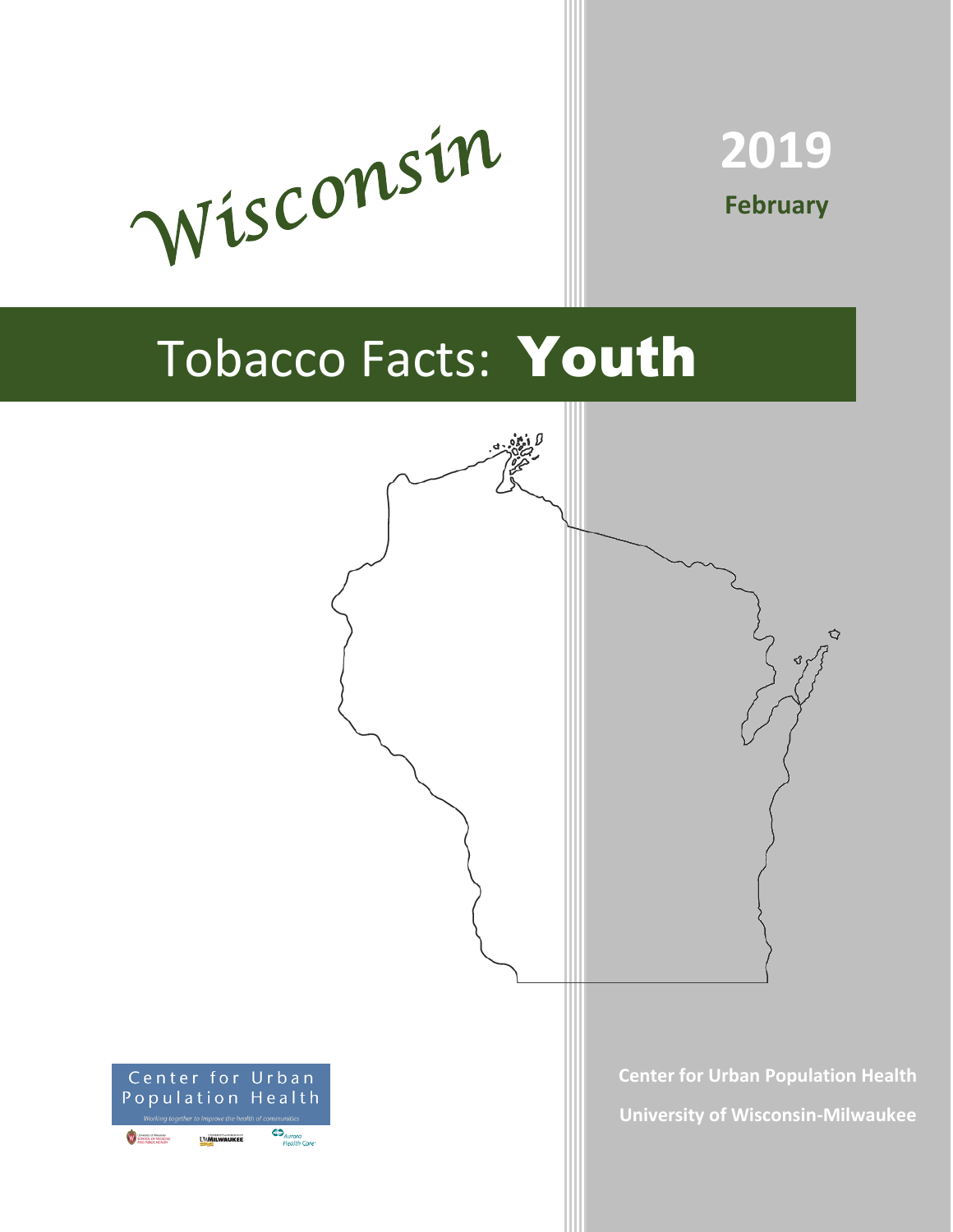# **ACKNOWLEDGEMENTS**

This report was prepared by Karen A. Palmersheim, Ph.D. Dr. Palmersheim is an epidemiologist and associate scientist with the University of Wisconsin-Milwaukee, Center for Urban Population Health.

The author would like to thank Ms. Emile Shartle for her helpful review.

Support for this report was provided by the Wisconsin Department of Health Services, Division of Public Health, Bureau of Community Health Promotion, Tobacco Prevention and Control Program.

Suggested citation: Palmersheim KA. *Wisconsin Tobacco Facts: Youth (February 2019)*. Milwaukee, WI: University of Wisconsin-Milwaukee, Center for Urban Population Health; 2019 (February).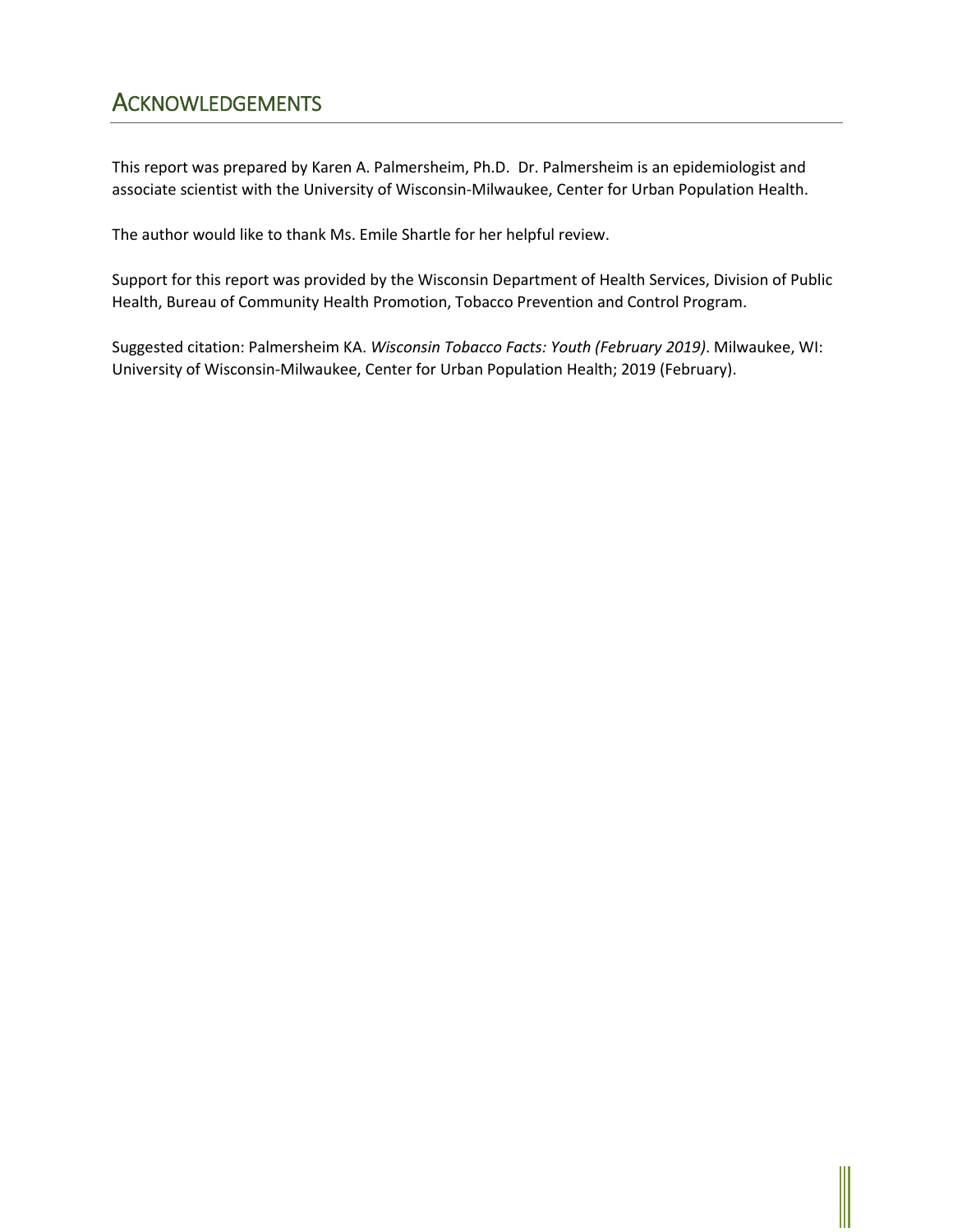## **TABLE OF CONTENTS**

| Figure A.1. Trends in Current Tobacco Use, by Type of Tobacco Product, High School Youth, Wisconsin,       |
|------------------------------------------------------------------------------------------------------------|
| Figure A.2. Current Tobacco Use, by Type of Tobacco Product, High School Youth, Wisconsin and the          |
| Figure A.3. Ever Any Tobacco Use, Overall, by Sex, by Grade, High School Youth, Wisconsin, 2018A3          |
| Figure A.4. Any Current Tobacco Use, Overall, by Sex, by Grade, High School Youth, Wisconsin, 2018         |
|                                                                                                            |
| Figure B.1. Trends in Current Tobacco Use, by Type of Tobacco Product, Middle School Youth, Wisconsin,     |
| Figure B.2. Current Tobacco Use, by Type of Tobacco Product, Middle School Youth, Wisconsin and the        |
| Figure B.3. Ever Any Tobacco Use, Overall, by Sex, by Grade, Middle School Youth, Wisconsin, 2018 B3       |
| Figure B.4. Any Current Tobacco Use, Overall, by Sex, by Grade, Middle School Youth, Wisconsin, 2018       |
|                                                                                                            |
| Figure C.1. Prevalence of Ever and Current E-Cigarette Use, Middle and High School Youth, Wisconsin,       |
| Figure C.2. Single and Dual Ever Use of Regular and E-Cigarettes, and Order of Use, High School Youth,     |
|                                                                                                            |
| Figure C.3. Likelihood of Trying E-Cigarettes If They Did Not Contain Flavoring Agents, High School Youth, |
| Figure C.4. Prevalence of Current E-Cigarette Use, by Sex, High School Youth, Wisconsin, 2018  C4          |
| Figure C.5. Prevalence of Current E-Cigarette Use, by Grade, High School Youth, Wisconsin, 2018 C4         |
| Figure C.6. Prevalence of Current E-Cigarette Use, by Amount of Money Have to Spend, High School           |
|                                                                                                            |
| Table C.4. Where Youth Buy E-Cigarettes, High School Youth, Wisconsin, 2018C6                              |
| Section D. Secondhand Smoke Exposure, Related Attitudes, and Rules on Smoking D1                           |
| Figure D.1. Percent of Middle and High School Youth Exposed to Tobacco Smoke in the Home and in            |
| Figure D.2. Rules on Smoking in the Home, Middle and High School Youth, Wisconsin, 2018D2                  |
| Figure D.3. Rules on Smoking in Vehicles, Middle and High School Youth, Wisconsin, 2018D2                  |
|                                                                                                            |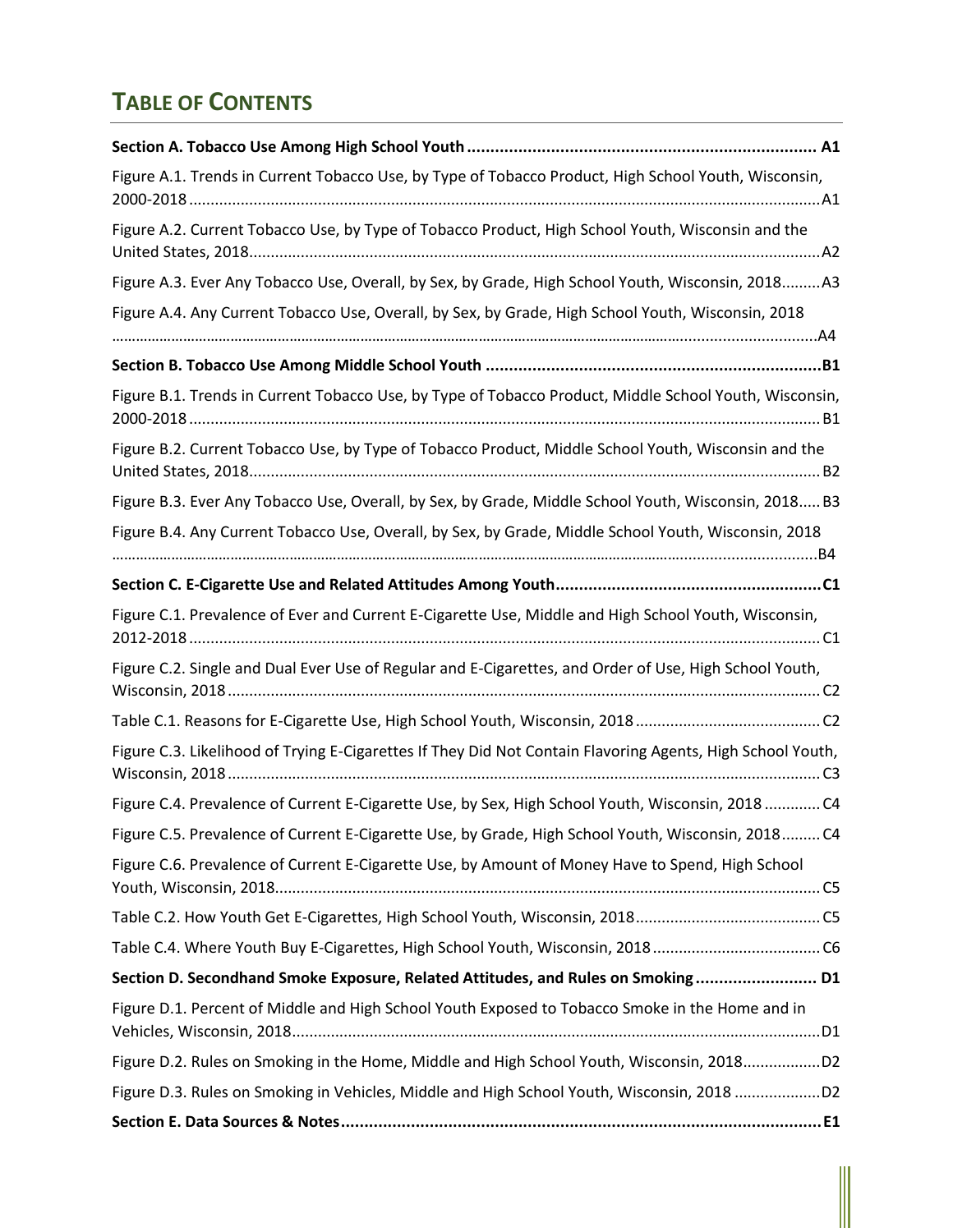### SECTION A. TOBACCO USE AMONG HIGH SCHOOL YOUTH



**Figure A.1. Trends in Current Tobacco Use\*, by Type of Tobacco Product, High School Youth, Wisconsin, 2000-2018**

\* Current tobacco use for youth was defined as having used the specified tobacco product on one or more days during the past 30 days: (1) cigarettes (2) cigars, cigarillos, or little cigars (3) tobacco in a pipe (4) smokeless tobacco (chewing tobacco, snuff, snus, or dip) (5) electronic cigarettes or e-cigarettes (6) tobacco or shisha in a hookah or waterpipe.

**Data:** Wisconsin Youth Tobacco Survey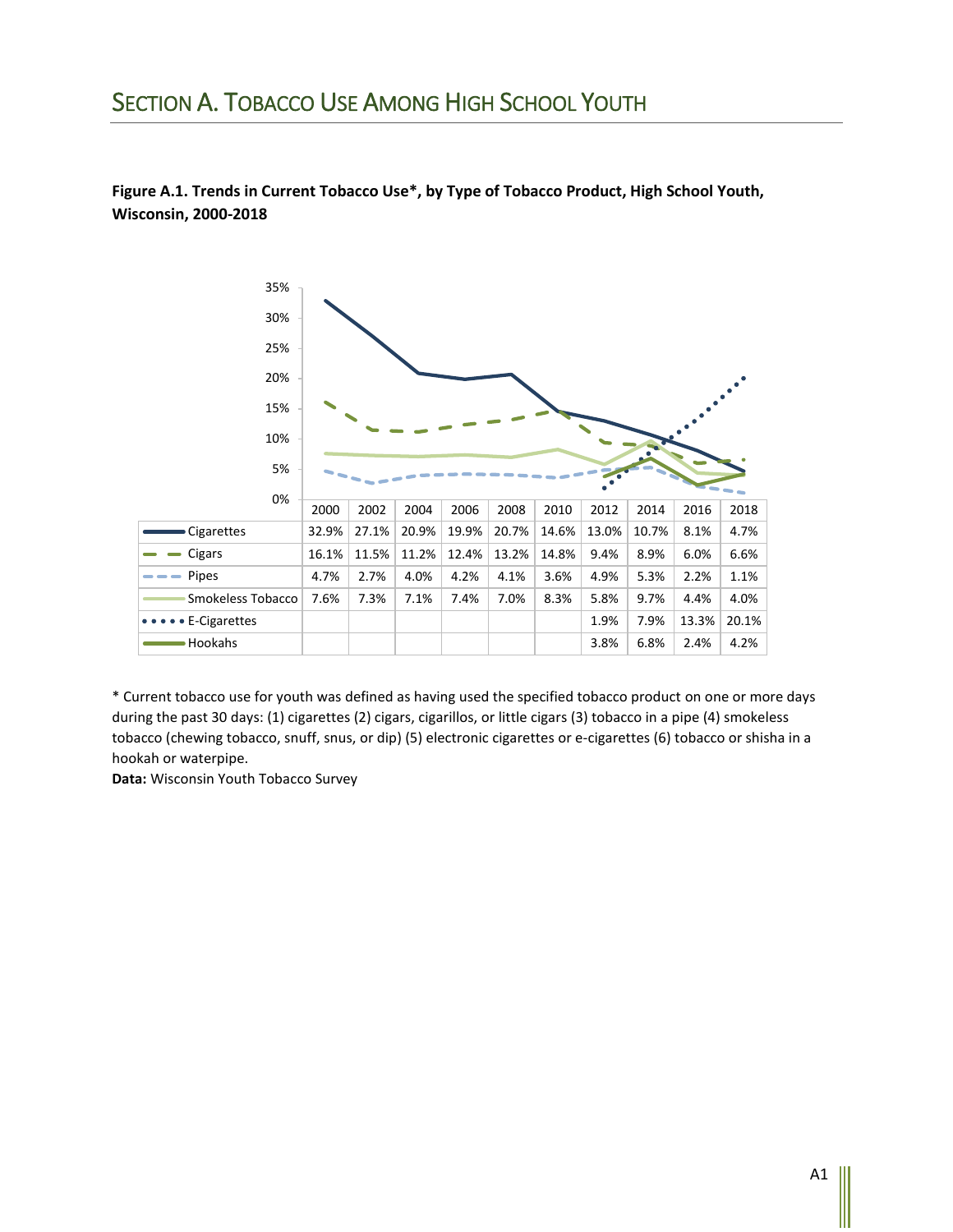**Figure A.2. Current Tobacco Use\*, by Type of Tobacco Product, High School Youth, Wisconsin and the United States, 2018**



\* Current tobacco use for youth was defined as having used the specified tobacco product on one or more days during the past 30 days.

† Any Tobacco for Wisconsin includes any of the following products: e-cigarettes, cigarettes, cigars (cigars, cigarillos, little cigars), smokeless tobacco (chewing tobacco, snuff, snus, or dip), hookahs/waterpipes, and tobacco pipes.

† Any Tobacco for the United States includes any of the following products: e-cigarettes, cigarettes, cigars (cigars, cigarillos, little cigars), smokeless tobacco (chewing tobacco, snuff, snus, dip, or dissolvable tobacco products), hookahs/waterpipes, tobacco pipes, and bidis.

Note: Dissolvable tobacco products and bidis are not included in the Wisconsin estimates; these products are not sold in Wisconsin.

**Data:** Wisconsin Youth Tobacco Survey (2018); National Youth Tobacco Survey (2018)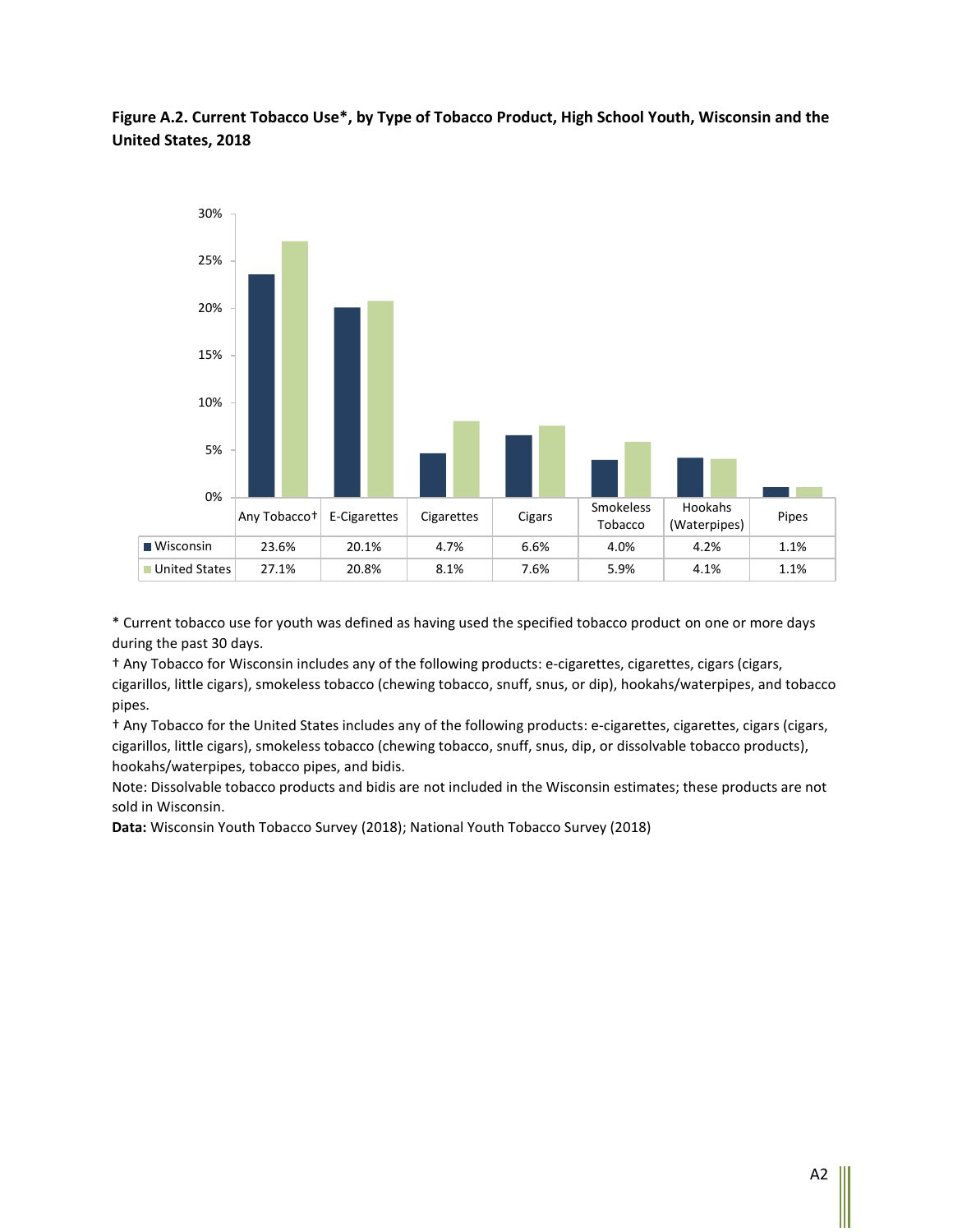

**Figure A.3. Ever Any Tobacco Use\*, Overall, by Sex, by Grade, High School Youth, Wisconsin, 2018**

\* Ever any tobacco use for youth was defined as ever having used any of the following tobacco products: e-cigarettes, cigarettes, cigars (cigars, cigarillos, little cigars), smokeless tobacco (chewing tobacco, snuff, snus, or dip), hookahs/waterpipes, and tobacco pipes. **Data:** Wisconsin Youth Tobacco Survey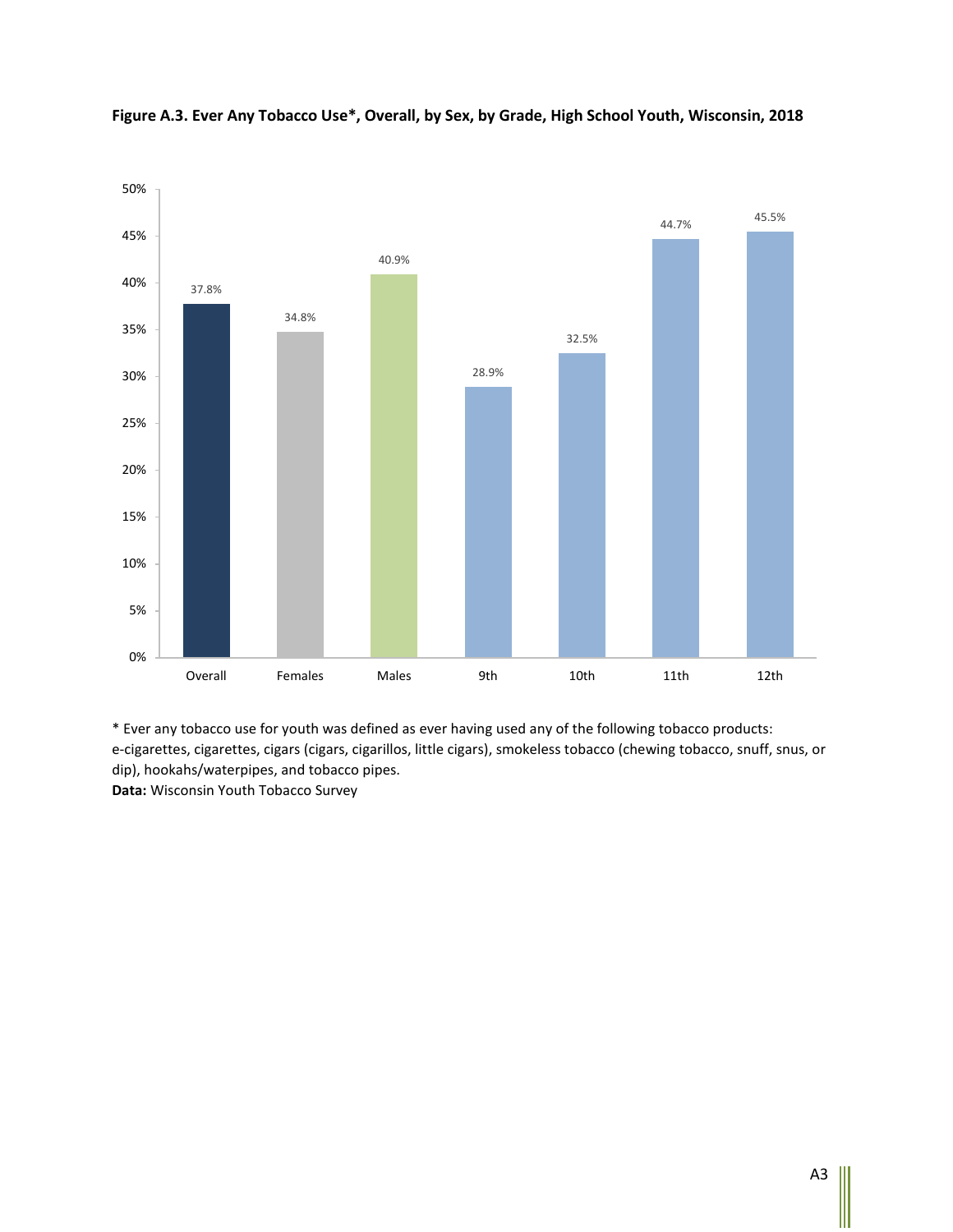

**Figure A.4. Any Current Tobacco Use\*, Overall, by Sex, by Grade, High School Youth, Wisconsin, 2018**

\* Any current tobacco use for youth was defined as having used any of the following tobacco products on one or more days during the past 30 days: e-cigarettes, cigarettes, cigars (cigars, cigarillos, little cigars), smokeless tobacco (chewing tobacco, snuff, snus, or dip), hookahs/waterpipes, and tobacco pipes. **Data:** Wisconsin Youth Tobacco Survey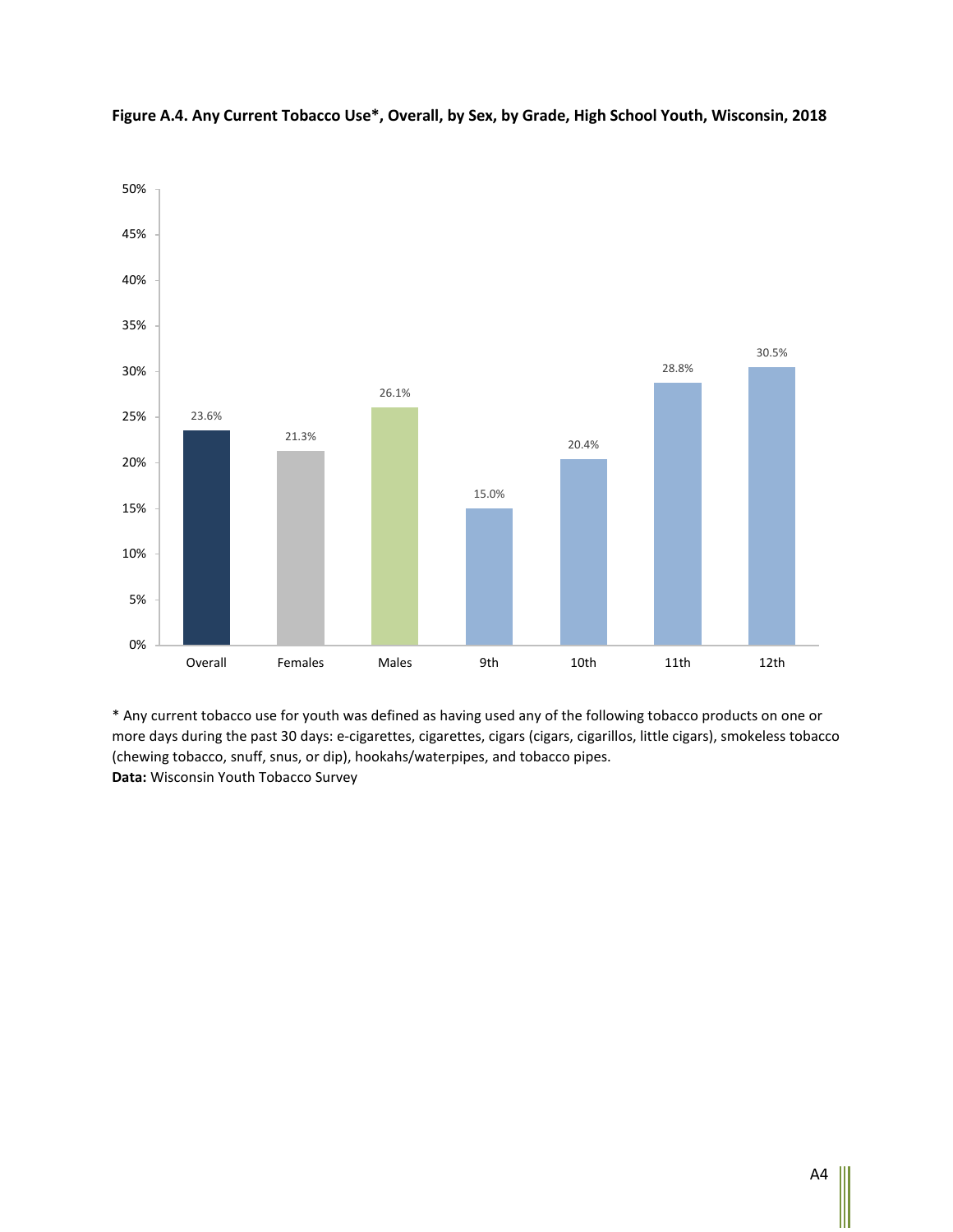## SECTION B. TOBACCO USE AMONG MIDDLE SCHOOL YOUTH

#### **Figure B.1. Trends in Current Tobacco Use\*, by Type of Tobacco Product, Middle School Youth, Wisconsin, 2000-2018**



\* Current tobacco use for youth was defined as having used the specified tobacco product on one or more days during the past 30 days: (1) cigarettes (2) cigars (cigars, cigarillos, or little cigars) (3) tobacco in a pipe (4) smokeless tobacco (chewing tobacco, snuff, snus, or dip) (5) electronic cigarettes or e-cigarettes (6) tobacco or shisha in a hookah or waterpipe.

**Data:** Wisconsin Youth Tobacco Survey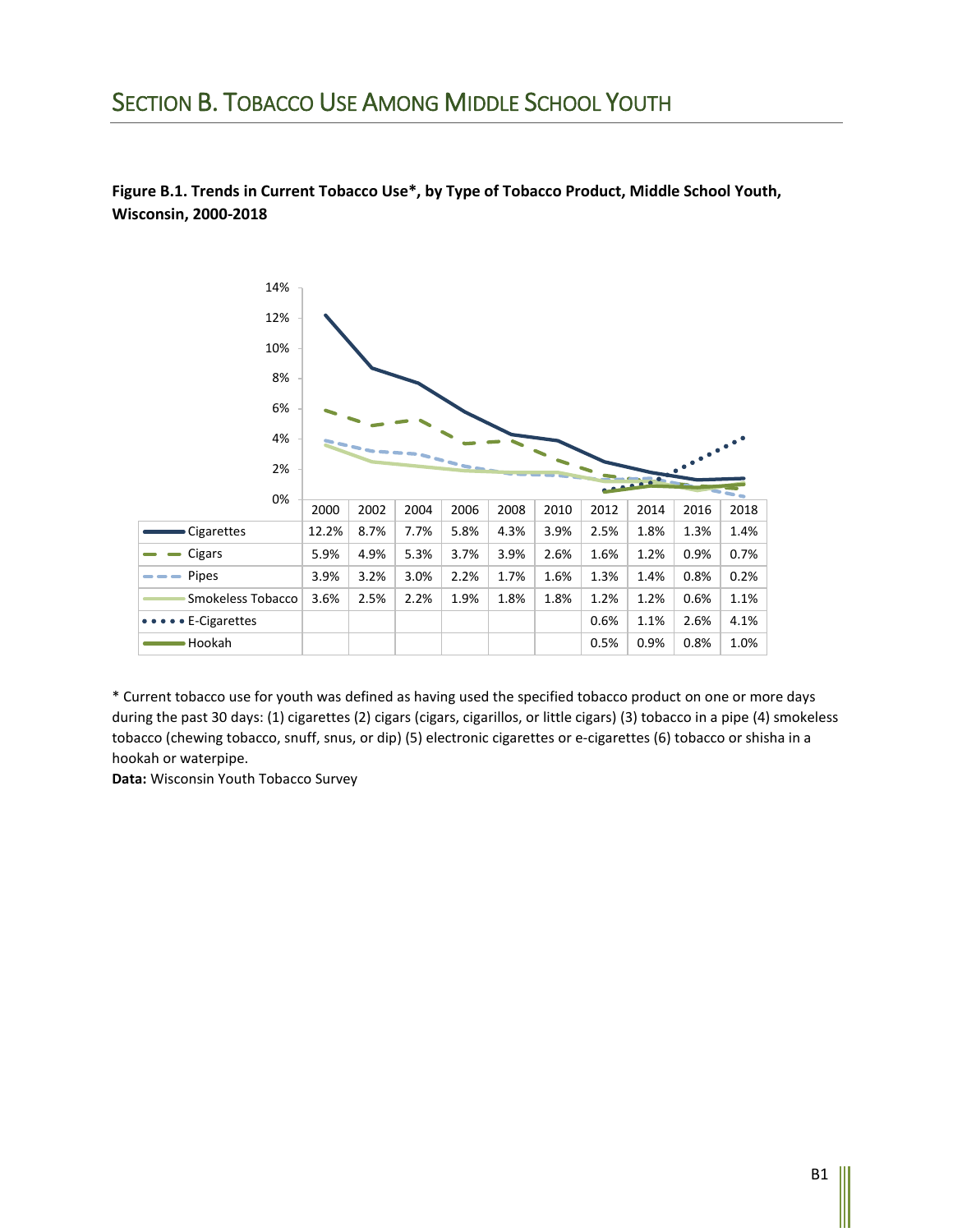**Figure B.2. Current Tobacco Use\*, by Type of Tobacco Product, Middle School Youth, Wisconsin and the United States, 2018**



\* Current tobacco use for youth was defined as having used the specified tobacco product on one or more days during the past 30 days.

† Any Tobacco for Wisconsin includes any of the following products: e-cigarettes, cigarettes, cigars (cigars, cigarillos, little cigars), smokeless tobacco (chewing tobacco, snuff, snus, or dip), hookahs/waterpipes, and tobacco pipes.

† Any Tobacco for the United States includes any of the following products: e-cigarettes, cigarettes, cigars (cigars, cigarillos, little cigars), smokeless tobacco (chewing tobacco, snuff, snus, dip, or dissolvable tobacco products), hookahs/waterpipes, tobacco pipes, and bidis.

Note: Dissolvable tobacco products and bidis are not included in the Wisconsin estimates; these products are not sold in Wisconsin.

**Data:** Wisconsin Youth Tobacco Survey (2018); National Youth Tobacco Survey (2018)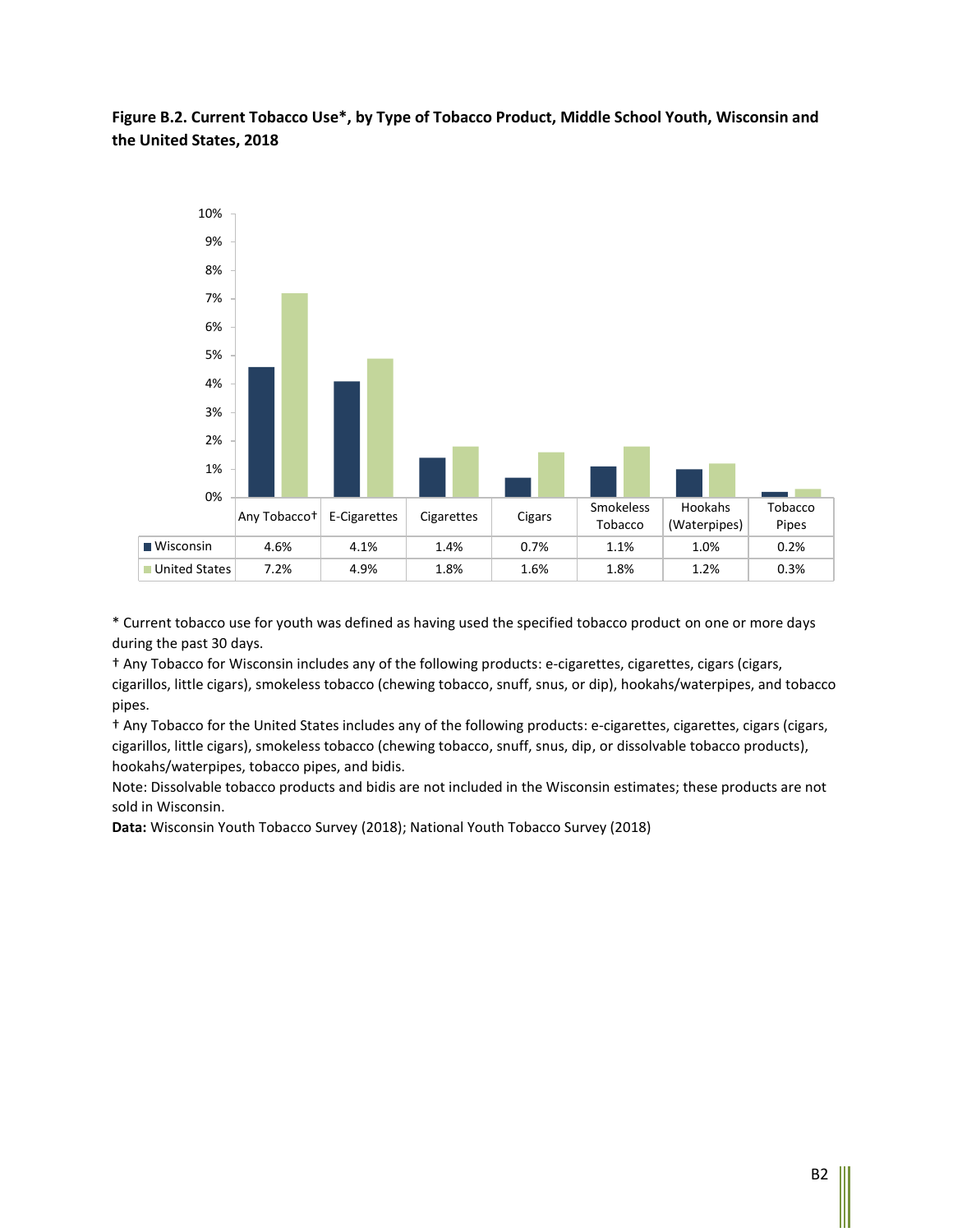

**Figure B.3. Ever Any Tobacco Use\*, Overall, by Sex, by Grade, Middle School Youth, Wisconsin, 2018**

\* Ever any tobacco use for youth was defined as ever having used any of the following tobacco products: e-cigarettes, cigarettes, cigars (cigars, cigarillos, little cigars), smokeless tobacco (chewing tobacco, snuff, snus, or dip), hookahs/waterpipes, and tobacco pipes. **Data:** Wisconsin Youth Tobacco Survey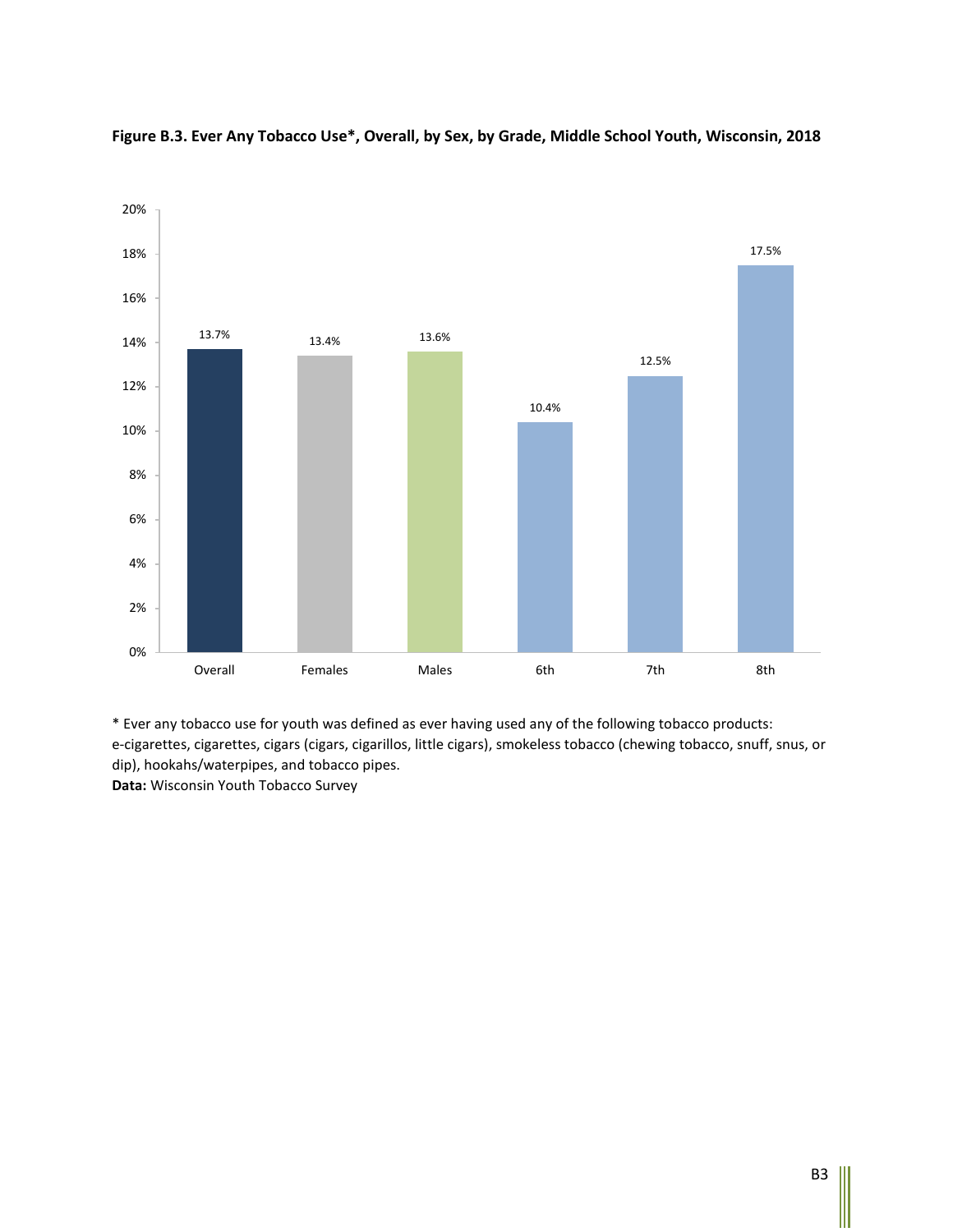



\* Any current tobacco use for youth was defined as having used any of the following tobacco products on one or more days during the past 30 days: e-cigarettes, cigarettes, cigars (cigars, cigarillos, little cigars), smokeless tobacco (chewing tobacco, snuff, snus, or dip), hookahs/waterpipes, and tobacco pipes. **Data:** Wisconsin Youth Tobacco Survey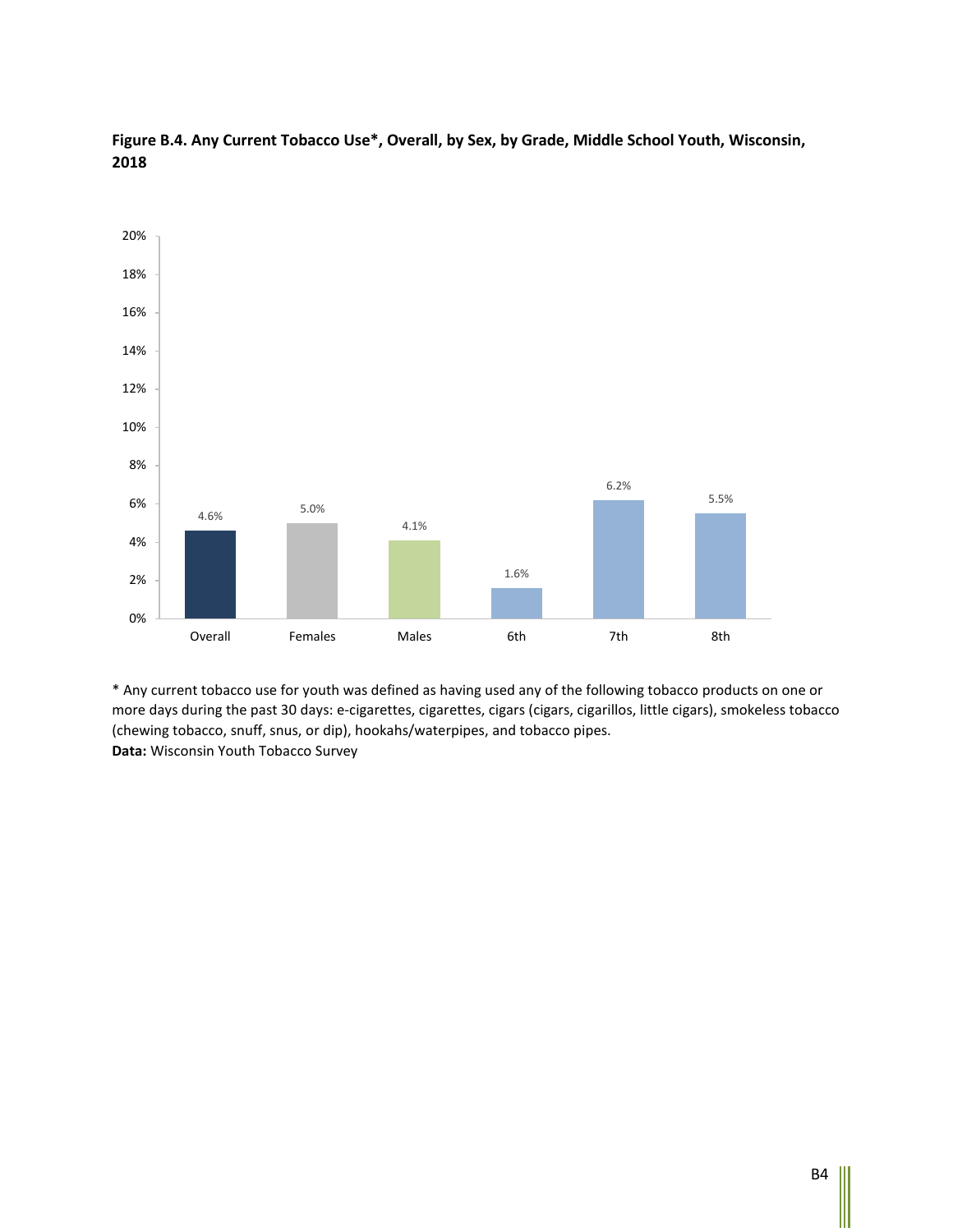# SECTION C. E-CIGARETTE USE AND RELATED ATTITUDES AMONG YOUTH





\* Ever use is defined as ever having used e-cigarettes, even once or twice.

† Current use is defined as having used e-cigarettes on one or more days during the past the 30 days. **Data:** Wisconsin Youth Tobacco Survey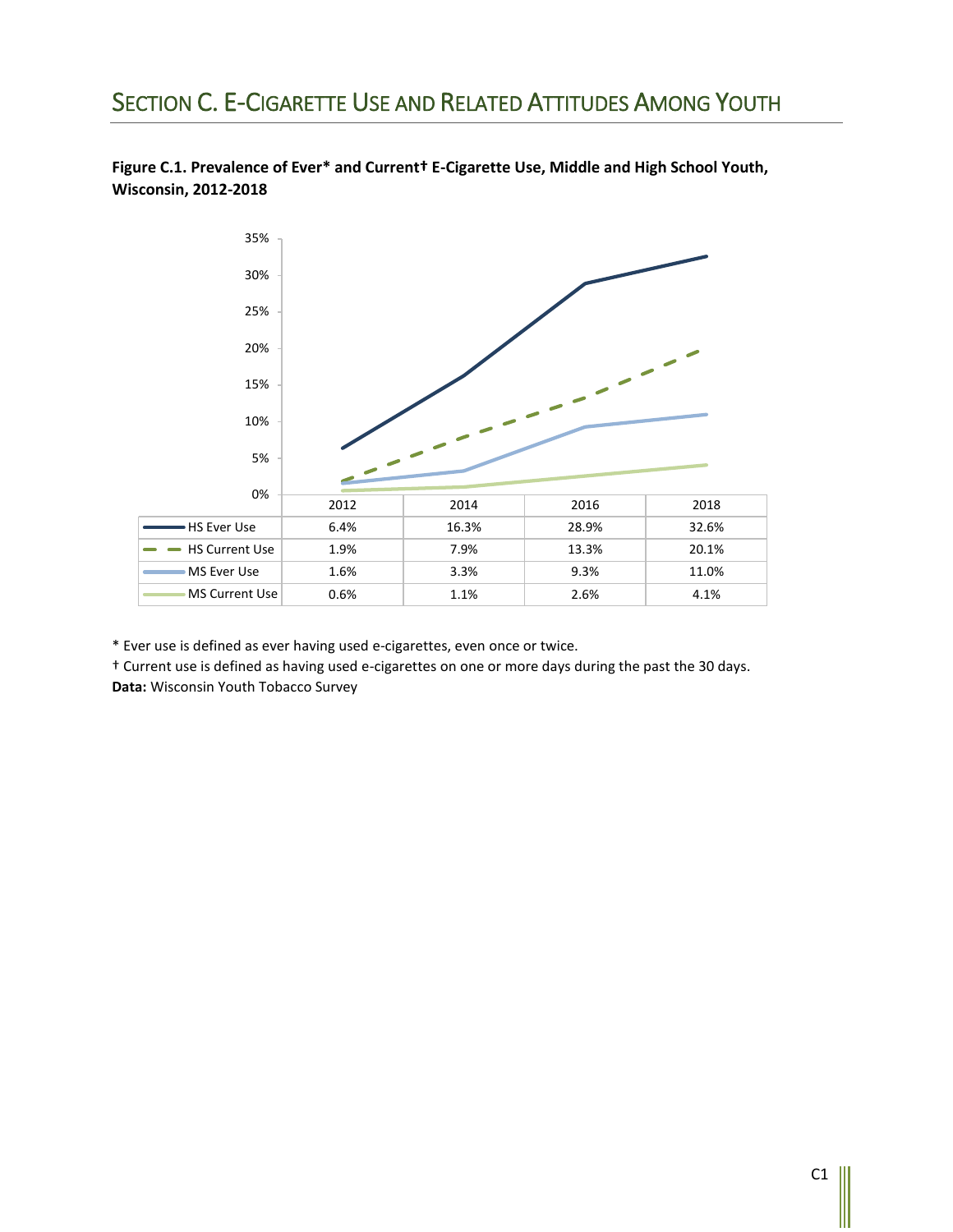**Figure C.2. Single and Dual Ever Use\* of Regular and E-Cigarettes, and Order of Use, High School Youth, Wisconsin, 2018**



\* Ever use is defined as ever having smoked/used regular cigarettes or e-cigarettes, even one or two puffs/once or twice. Only those youth that reported ever having used regular cigarettes or e-cigarettes were included in the analysis.

**Data:** Wisconsin Youth Tobacco Survey

#### **Table C.1. Reasons for E-Cigarette Use, High School Youth\*, Wisconsin, 2018**

| <b>Reason Used E-Cigarettes</b>                                                                | <b>Percent</b> |
|------------------------------------------------------------------------------------------------|----------------|
| Friend or family member used them                                                              | 54.1%          |
| They are available in flavors, such as mint, candy, fruit, or chocolate                        | 31.1%          |
| Because they are cool, fun, in style                                                           | 27.0%          |
| I like the effect I get from the nicotine                                                      | 26.1%          |
| They are less harmful than other forms of tobacco, such as cigarettes                          | 25.6%          |
| They can be used in areas where other tobacco products, such as cigarettes, are not<br>allowed | 7.6%           |
| To try to quit using tobacco products, such as cigarettes                                      | 6.2%           |
| They cost less than other tobacco products, such as cigarettes                                 | 5.4%           |
| Lused them for some other reason                                                               | 17.9%          |

\* Only those youth that reported ever having used e-cigarettes were included in the analysis. **Data:** Wisconsin Youth Tobacco Survey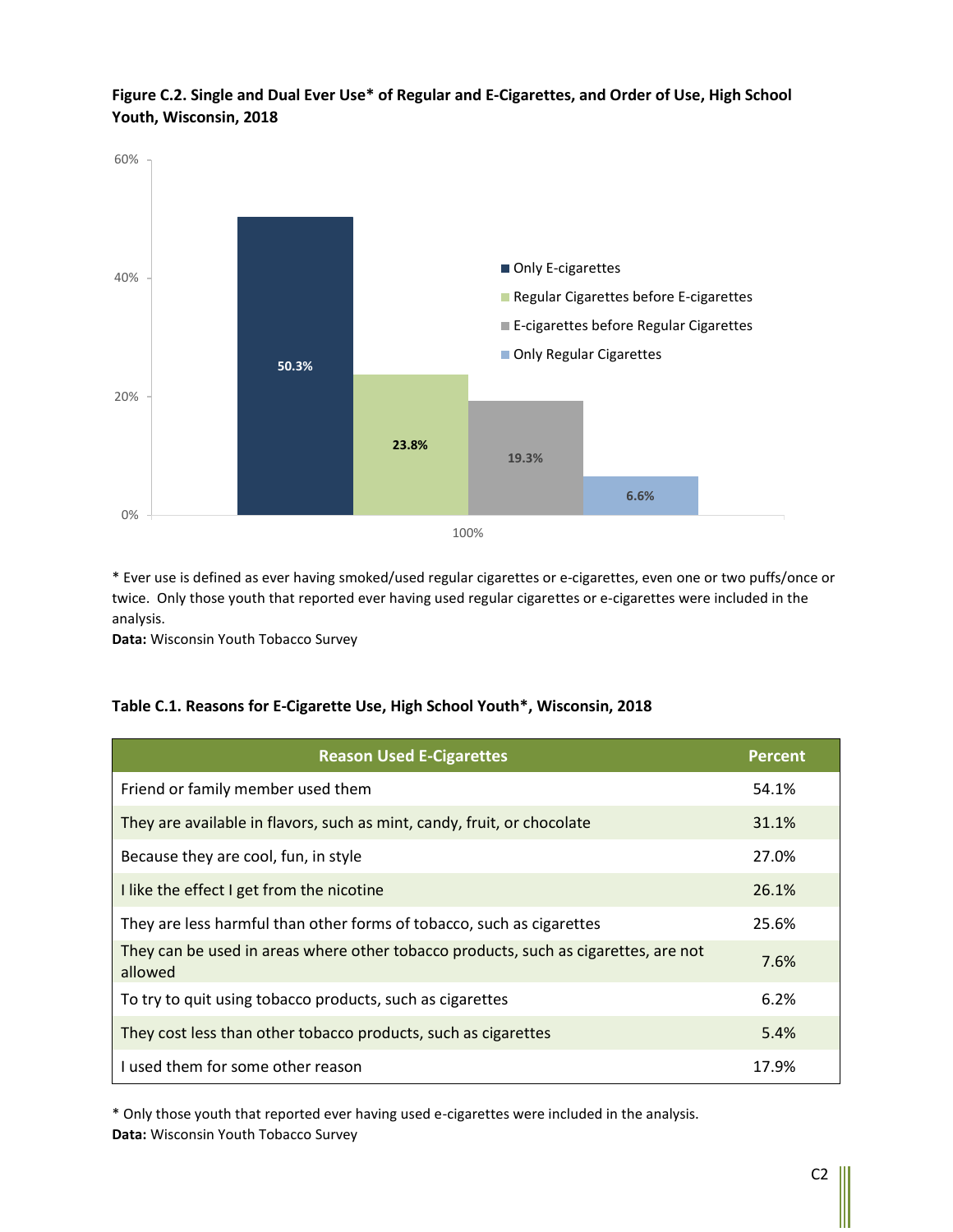

**Figure C.3. Likelihood of Trying E-Cigarettes If They Did Not Contain Flavoring Agents\*, High School Youth, Wisconsin, 2018**

\* The impact of flavoring agents on youth's decision to use e-cigarettes was assessed with the following question, which was asked of all respondents, regardless of whether they had ever used e-cigarettes: Electronic cigarettes or e-cigarettes come in lots of flavors such as mint, candy, fruit, and chocolate. Do you think that you would try an electronic cigarette if it did not have any flavor? **Data:** Wisconsin Youth Tobacco Survey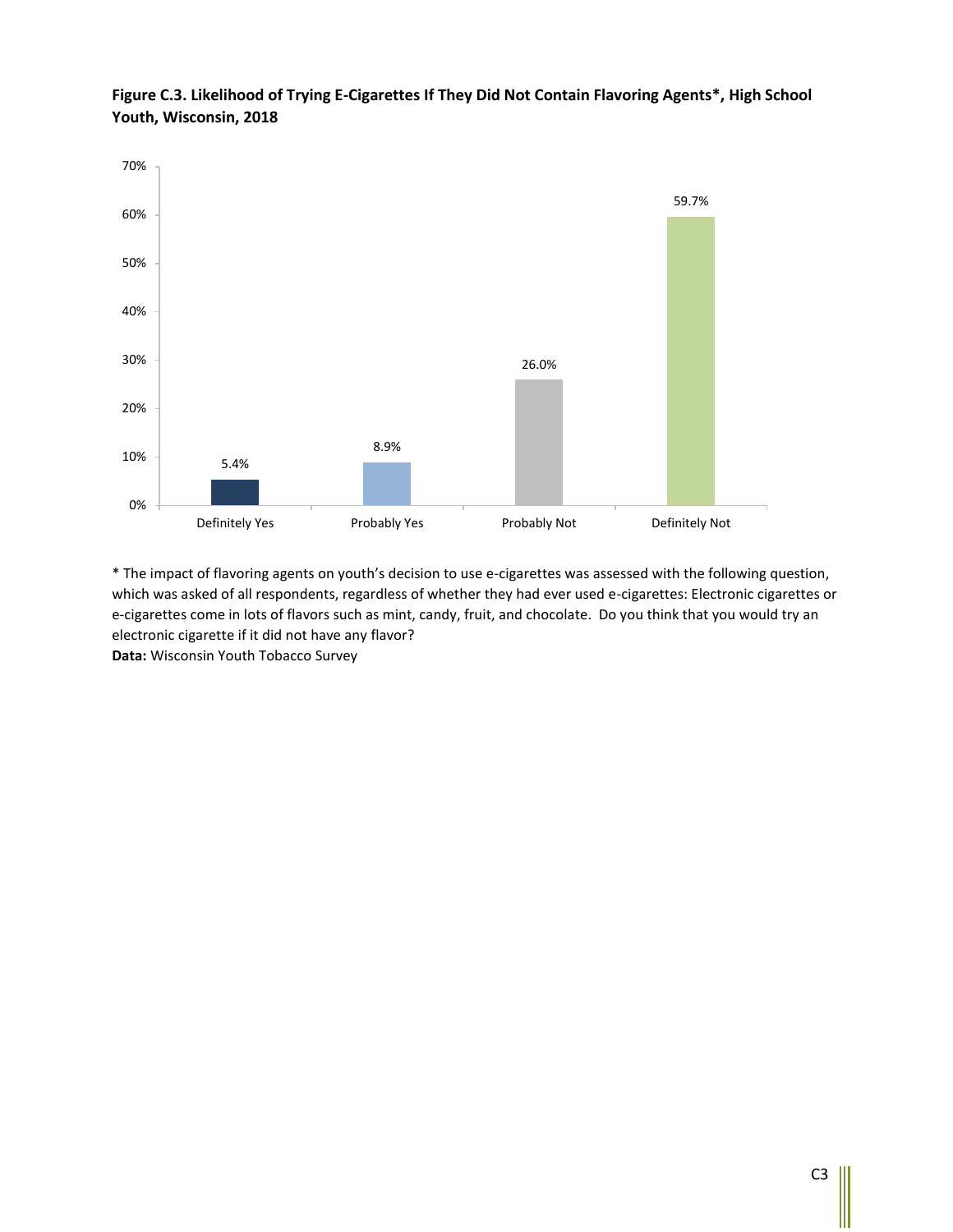

**Figure C.4. Prevalence of Current E-Cigarette Use\*, by Sex, High School Youth, Wisconsin, 2018**

\* Current use is defined as having used e-cigarettes on one or more days during the past the 30 days. **Data:** Wisconsin Youth Tobacco Survey



**Figure C.5. Prevalence of Current E-Cigarette Use\*, by Grade, High School Youth, Wisconsin, 2018**

\* Current use is defined as having used e-cigarettes on one or more days during the past the 30 days. **Data:** Wisconsin Youth Tobacco Survey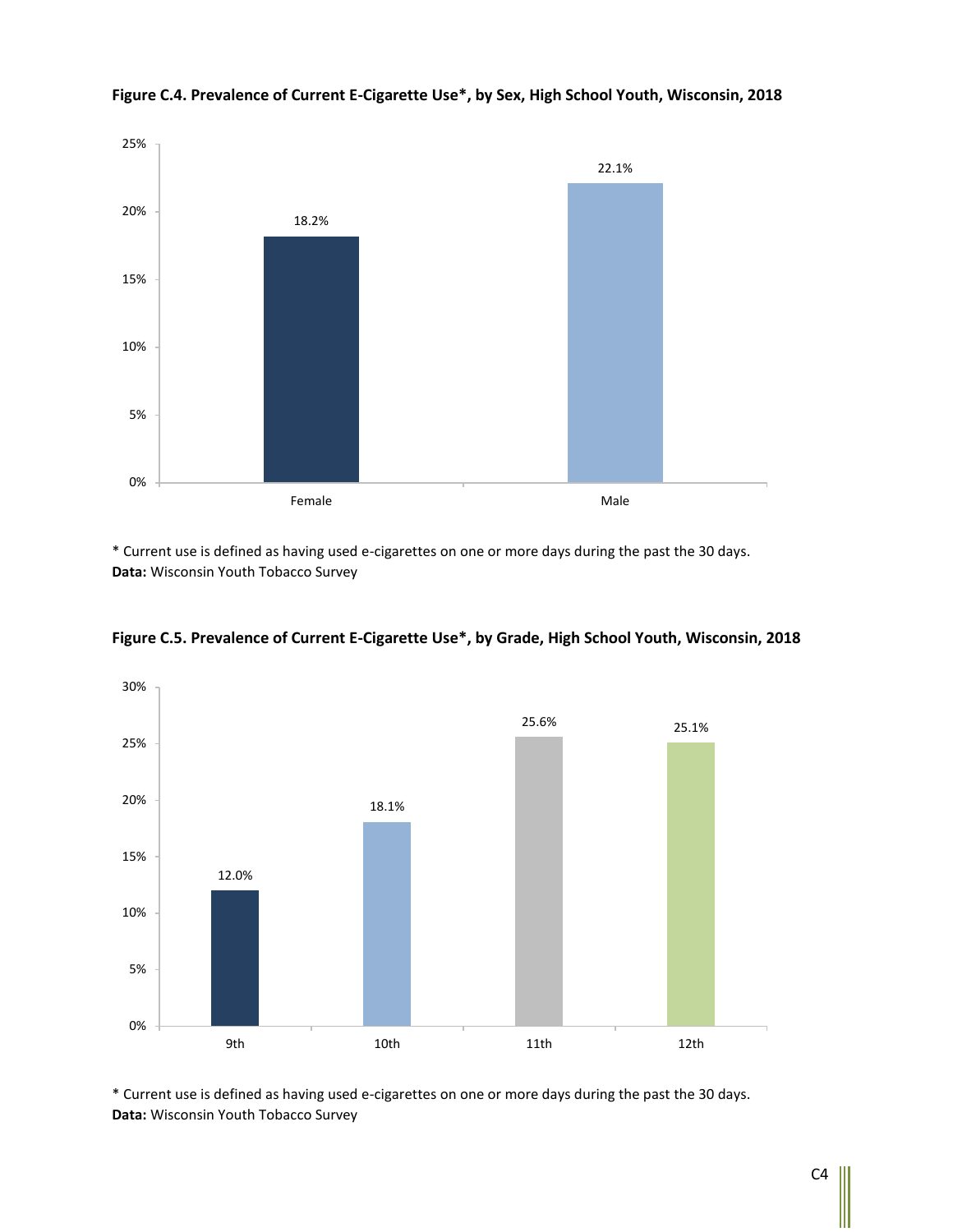

**Figure C.6. Prevalence of Current E-Cigarette Use\*, by Amount of Money Have to Spend Per Week, High School Youth, Wisconsin, 2018**

\* Current use is defined as having used e-cigarettes on one or more days during the past the 30 days. **Data:** Wisconsin Youth Tobacco Survey

| Table C.2. How Youth Get E-Cigarettes, High School Youth*, Wisconsin, 2018 |  |
|----------------------------------------------------------------------------|--|
|----------------------------------------------------------------------------|--|

| <b>How Got E-Cigarettes</b>                | Percent |
|--------------------------------------------|---------|
| borrowed or bummed them                    | 43.7%   |
| I bought them myself                       | 26.3%   |
| I had someone else buy them for me         | 19.5%   |
| Someone gave them to me without my asking  | 10.2%   |
| I took them from a store or another person | 3.6%    |
| I got them some other way                  | 14.3%   |

\* Only those youth that reported ever having used e-cigarettes were included in the analysis. **Data:** Wisconsin Youth Tobacco Survey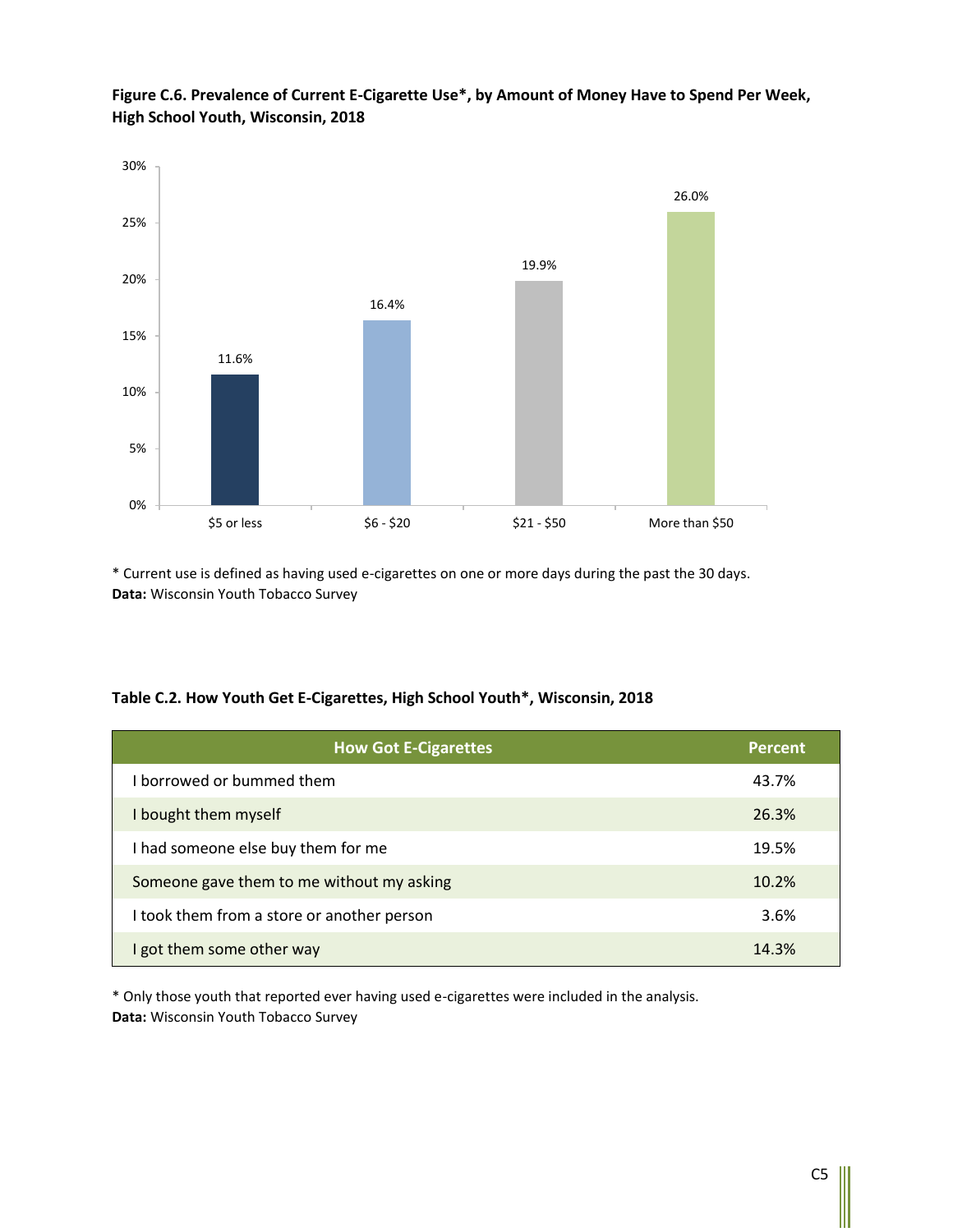#### **Table C.3. Where Youth Buy E-Cigarettes, High School Youth\*, Wisconsin, 2018**

| <b>Where Buy E-Cigarettes</b>                                    | <b>Percent</b> |
|------------------------------------------------------------------|----------------|
| A vape shop or other store that only sells electronic cigarettes | 43.7%          |
| A gas station or convenience store                               | 26.4%          |
| On the internet                                                  | 15.1%          |
| A drugstore                                                      | 5.5%           |
| A grocery store                                                  | 4.1%           |
| A mall or shopping center kiosk or stand                         | 3.0%           |
| Some other place                                                 | 23.9%          |

\* Only those youth that reported buying e-cigarettes during the past 30 days were included in the analysis. **Data:** Wisconsin Youth Tobacco Survey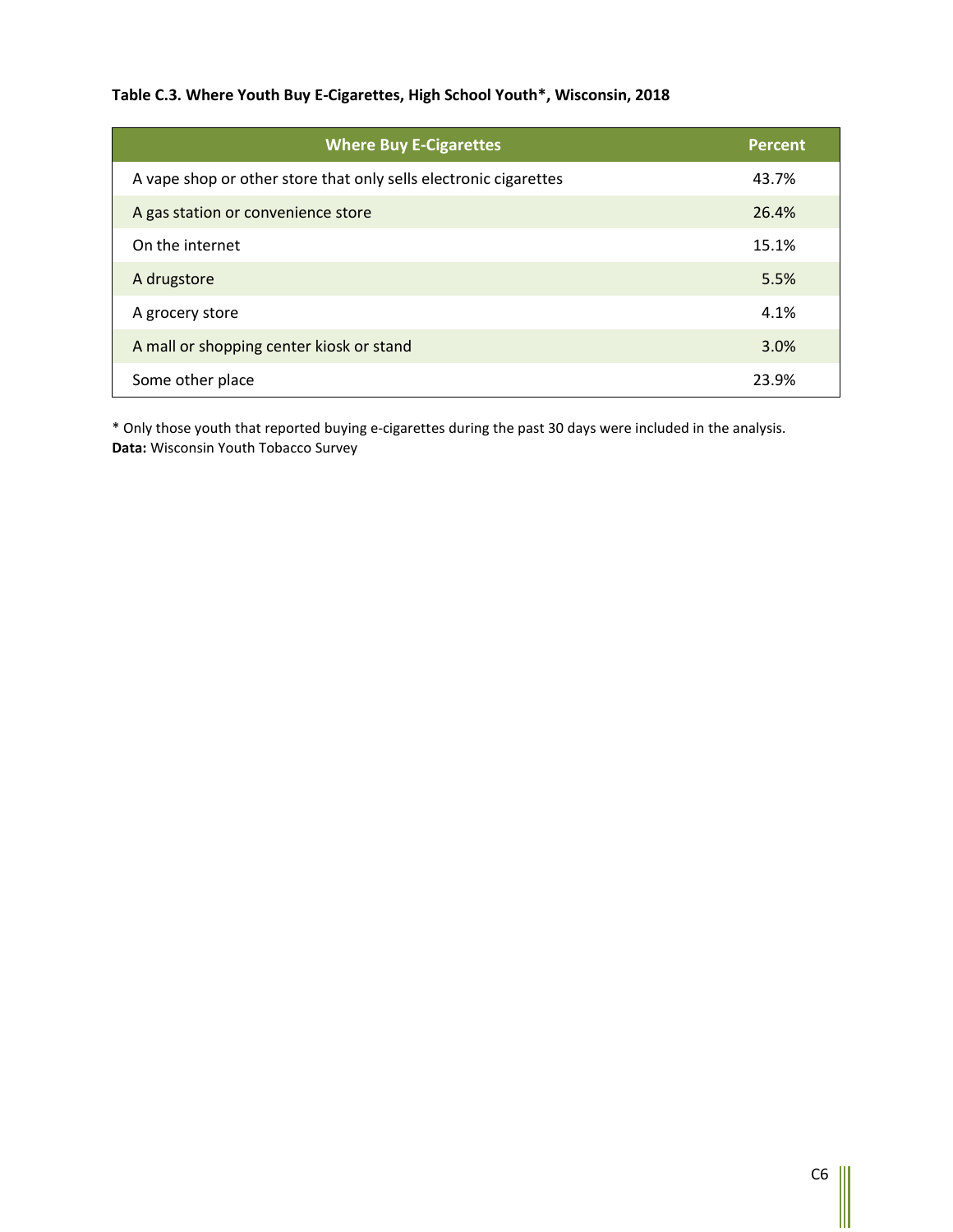- ❖ Ninety-three percent (93%) of middle school students think that breathing smoke from other people's cigarettes or other tobacco products is harmful to one's health. Among middle school students that report being current smokers, 81% think it is harmful.
- ❖ Ninety-one percent (91%) of high school students think that breathing smoke from other people's cigarettes or other tobacco products is harmful to one's health. Among high school students that report being current smokers, 79% think it is harmful.

**Data:** Wisconsin Youth Tobacco Survey

#### **Figure D.1. Percent of Middle and High School Youth Exposed to Tobacco Smoke in the Home\* and in Vehicles†, Wisconsin, 2018**



\* Someone smoked tobacco products in the youth's home while they were present during the past 7 days. † The youth rode in a vehicle where someone was smoking a tobacco product during the past 7 days. **Data:** Wisconsin Youth Tobacco Survey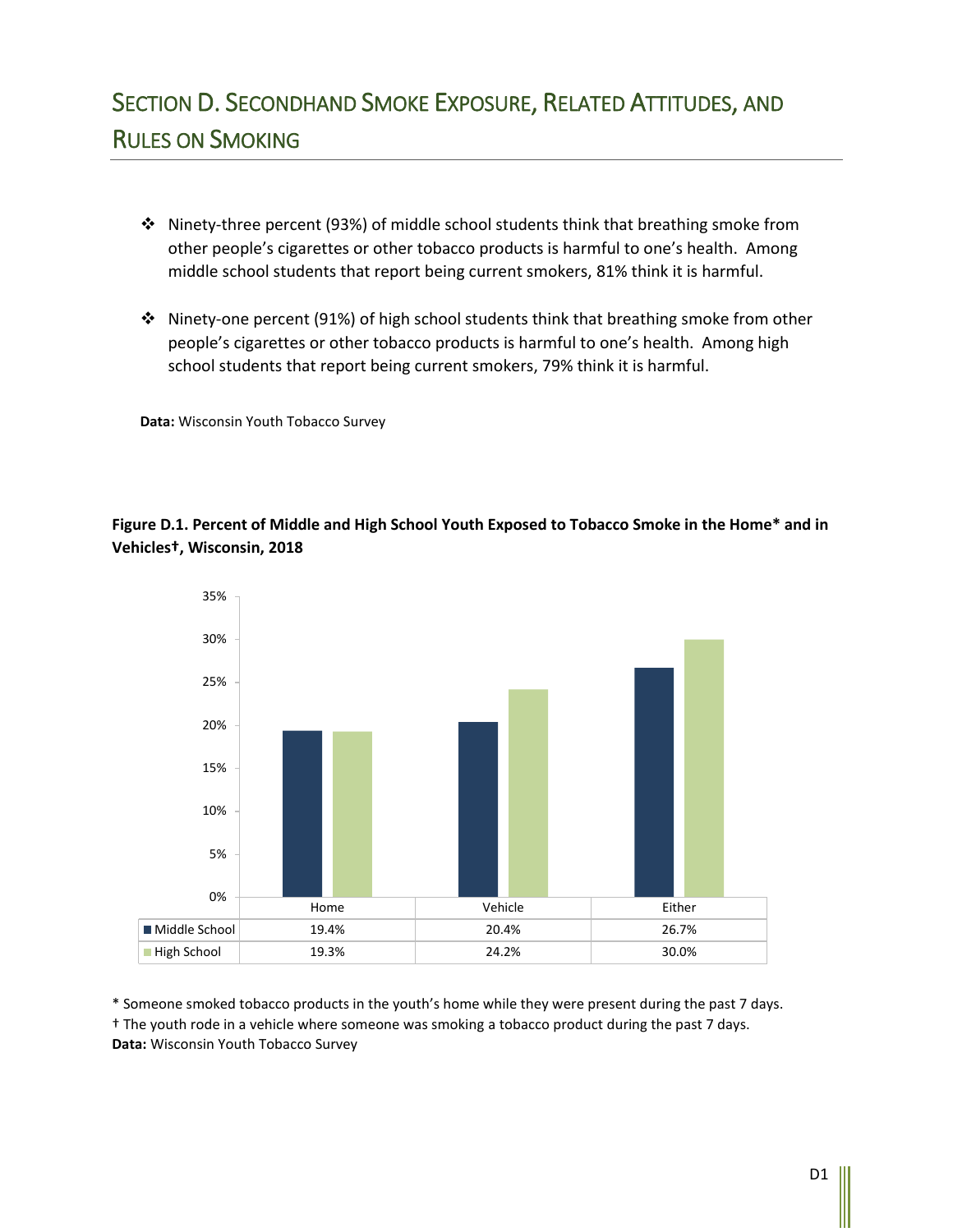

**Figure D.2. Rules on Smoking in the Home\*, Middle and High School Youth, Wisconsin, 2018**

\* Rules on smoking in the home were assessed with the following question: Inside your home (not counting decks, garages, or porches), is smoking always allowed, allowed only at some times or in some places, or never allowed? **Data:** Wisconsin Youth Tobacco Survey



**Figure D.3. Rules on Smoking in Vehicles\*, Middle and High School Youth, Wisconsin, 2018**

\* Rules on smoking in vehicles were assessed with the following question: In the vehicles that you and family members who live with you own or lease, is smoking always allowed, sometimes allowed, or never allowed? **Data:** Wisconsin Youth Tobacco Survey